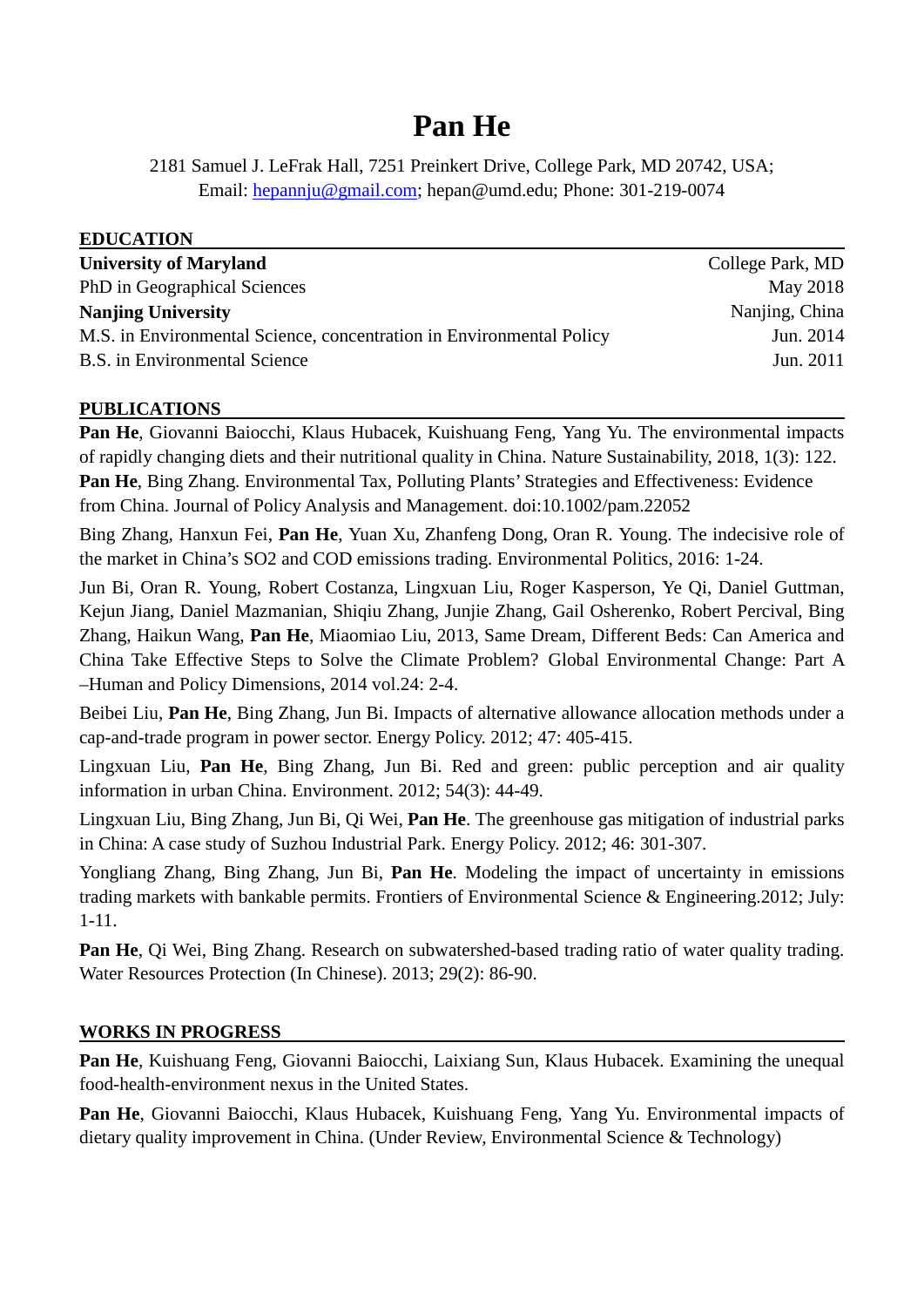### **WORKS IN PROGRESS**

**Pan He**, Beiming Cai, Giovanni Baiocchi. Uncovering the driving forces of changing GHG emissions of Chinese diet.

**Pan He**, Giovanni Baiocchi, Klaus Hubacek, Kuishuang Feng. National environmental impacts of reducing global dietary health risks.

**Pan He**, Cheng Xu. Adapt Travel Patterns to Outdoor Air Pollution: Evidence from China.

**Pan He**, Giovanni Baiocchi, Cheng Xu. Cycling on the fluctuating gasoline price: Evidence from the Capital Bikeshare.

Li Fang, Hongjie Chen, **Pan He**, Yao Yao, Chuanhao Tian. Beyond the Ceremony: Mega-Event, Air Quality and Political Career in China. (Under Review, Regional Science and Urban Economics)

#### **RESEARCH EXPERIENCE**

|                                                               |  |  | Research Assistant, Department of Geographical Sciences, University of Aug. 2013 – May 2018 |  |
|---------------------------------------------------------------|--|--|---------------------------------------------------------------------------------------------|--|
| Maryland                                                      |  |  |                                                                                             |  |
| Research Assistant, School of Environment, Nanjing University |  |  | Aug. $2011 - \text{Jun. } 2013$                                                             |  |

#### **TEACHING EXPERIENCE**

| Independent instructor, GEOG 506, Introduction to Quantitative Methods | $May - Aug. 2016$       |
|------------------------------------------------------------------------|-------------------------|
| for the Geographic Environmental Sciences, University of Maryland      |                         |
| Teaching Assistant, GEOG 306, Introduction to Quantitative Methods for | Jan. 2015, 2016, 2017   |
| the Geographic Environmental Science, University of Maryland           |                         |
| Teaching Assistant, Environmental Governance: Comparison between the   | Sep. $2012 - Jan. 2013$ |
| United States and China, Nanjing University                            |                         |

#### **SELECTED PRESENTATIONS AND POSTERS**

Environmental impacts of shifting to healthy diet: Case of China, [United States Society for Ecological](http://www.ussee.org/)  [Economics](http://www.ussee.org/) 9<sup>th</sup> Biennial Conference, [St. Paul, Minnesota,](http://www.macalester.edu/about/maps/) Jun. 2017.

The dual effects behind the dishes: Associating environmental impacts and nutrition adequacy of China's diet. Second International Conference of the Sustainable Consumption Research and Action Initiative, Orono, Maine, Jun. 2016.

Eating less, emitting more: Dietary pattern transition and the associated environmental footprints in China. 2016 Chinese Environmental Scholars Forum, Princeton, New Jersey, Jun. 2016.

The effectiveness of the price tools in environmental regulation: evidence from the Pay for permit policy in the Tai Lake Basin. Forum on the frontiers of environmental and energy economics in China, Shanghai, China, Jul. 2014.

#### **SELECTED FELLOWSHIPTS AND AWARDS**

| Excellence in Graduate Research Award, the Department of Geographical Sciences,          | 2018 |
|------------------------------------------------------------------------------------------|------|
| University of Maryland                                                                   |      |
| 2 <sup>nd</sup> Place, Oral Session (Environmental), Graduate Research Appreciation Day, | 2018 |
| University of Maryland                                                                   |      |